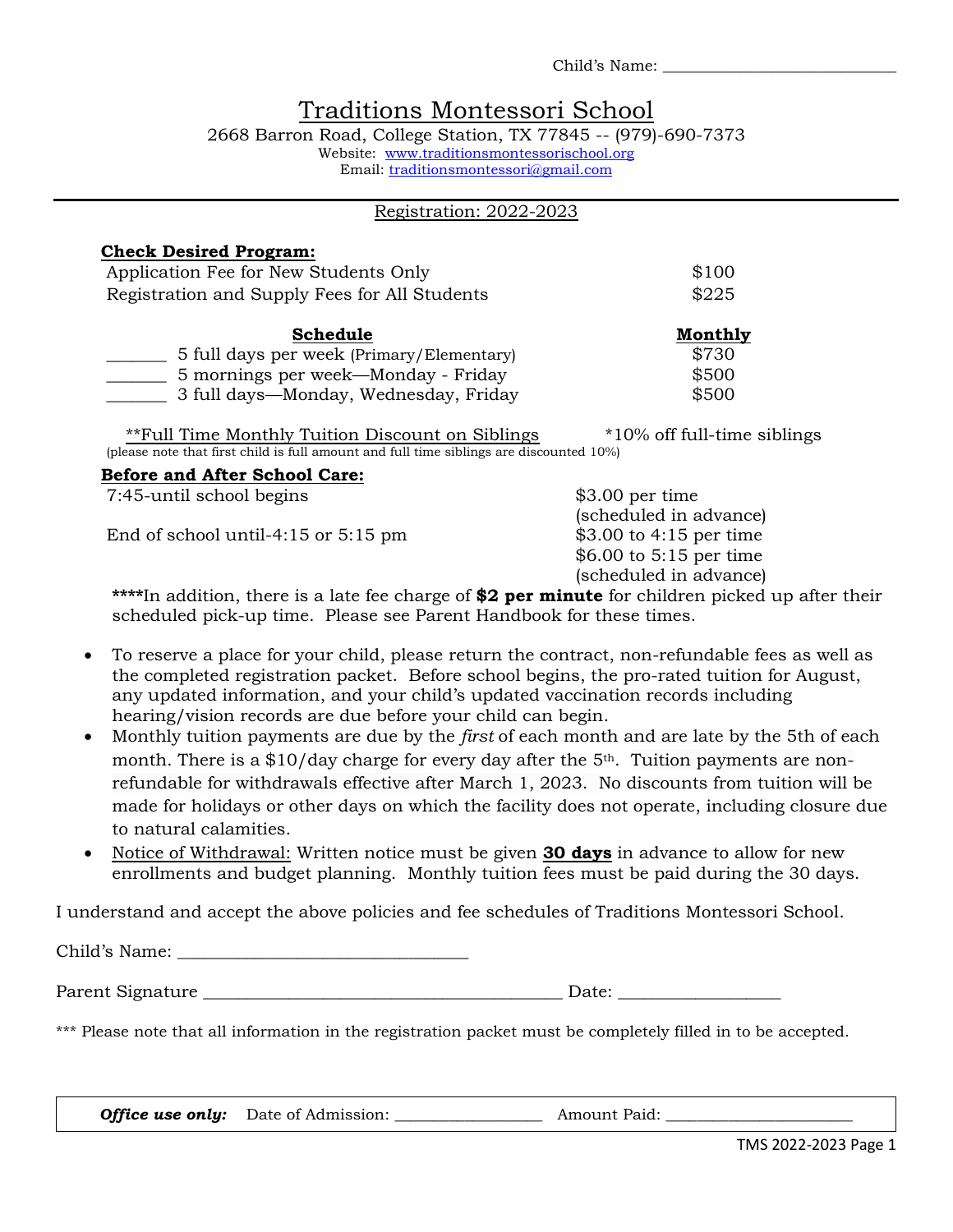## **1. Child's Information (ALL BLANKS MUST BE COMPLETE TO REGISTER)**

| Child's Name: (first and last)                                                                                                                                                                                                                         | Name Preferred: (nickname)                         | Birth Date:                                                   |
|--------------------------------------------------------------------------------------------------------------------------------------------------------------------------------------------------------------------------------------------------------|----------------------------------------------------|---------------------------------------------------------------|
| Age/Grade Level as of<br>August 2022: ______                                                                                                                                                                                                           | Male $\lceil \ \rceil$ Female $\lceil \ \rceil$    | Previous School's Name, City:<br>Last School Grade Completed: |
| Physician's Name:                                                                                                                                                                                                                                      | Phone:                                             |                                                               |
| Address:                                                                                                                                                                                                                                               | Preferred Hospital:                                |                                                               |
| Please list any allergies, existing illness, previous<br>serious illness or injuries, hospitalizations<br>during the past 12 months, and any medications<br>prescribed for continuous, long term use or<br>Medical Problems that may affect treatment: | Please write none if there are no known allergies. |                                                               |

## **2. Parent (Guardian) Information:**

## **Mother's Information**

| Mother's First Name: | Last Name:         | Home Number: |
|----------------------|--------------------|--------------|
|                      |                    |              |
| Address:             | Cell Phone Number: | Work Number: |
|                      |                    |              |
| Driver's License #   | Email:             | Occupation:  |
|                      |                    |              |

#### **Father's Information**

| Father's First Name: | Last Name:         | Home Number: |
|----------------------|--------------------|--------------|
|                      |                    |              |
| Address:             | Cell Phone Number: | Work Number: |
|                      |                    |              |
| Driver's License #   | Email:             | Occupation:  |
|                      |                    |              |

#### **3. Emergency Contacts & Authorized Pickup Persons**

These persons **(not parents)** will be contacted in an emergency when guardian(s) may not be located, and have permission to pick up the child when guardian(s) is/are not able to do so in person:

| <b>ALL INFORMATION MUST BE COMPLETE</b> |        |          |
|-----------------------------------------|--------|----------|
| 1 <sup>st</sup> Contact:                | Phone: | Address: |
|                                         |        |          |
|                                         |        |          |
| 2 <sup>nd</sup> Contact:                | Phone: | Address: |
|                                         |        |          |
|                                         |        |          |
|                                         |        |          |

#### **4. Hours**

| 5 full days per week (Primary/Elementary) | \$730 |
|-------------------------------------------|-------|
| 5 mornings per week—Monday - Friday       | \$500 |
| 3 full days—Monday, Wednesday, Friday     | \$500 |

What type of care will we be providing for your child:

\_\_\_\_ Before School \_\_\_\_ After School \_\_\_\_ Before & After School \_\_\_\_ Drop In Please fill out the extended care registration form prior to attending extended care.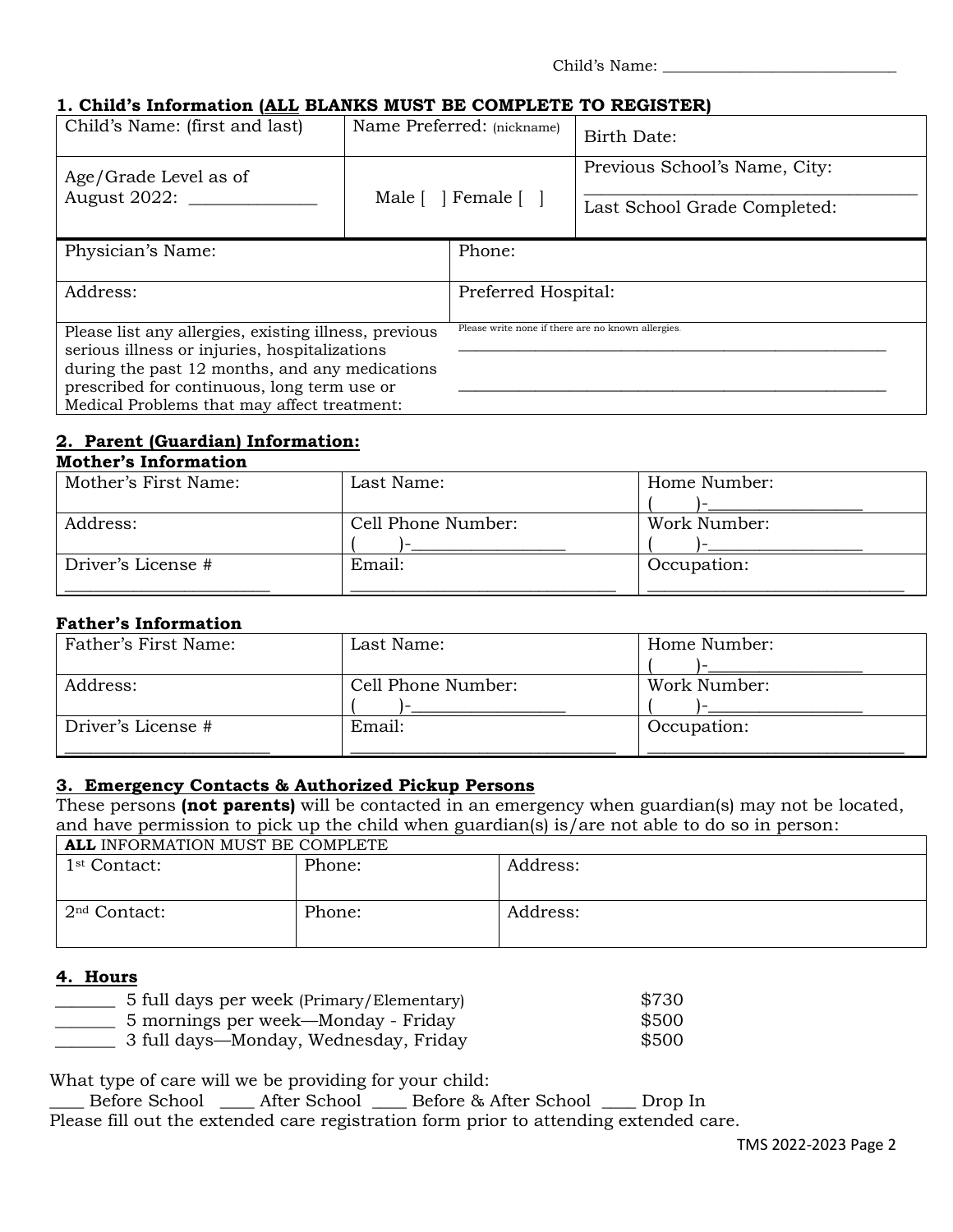## *ALL PARENTS AND/OR LEGAL GUARDIANS MUST SIGN:*

### **5. General Authorization**

I/We hereby grant to Traditions Montessori School permission for the above-named child to (a) take part in all program activities including all indoor and outdoor equipment; (b) be photographed or videotaped in connection with daily program activities for publicity, school pictures, and other purposes;

I/We, the undersigned, agree to hold harmless and indemnify the Directors, Personnel, and Staff of Traditions Montessori School against any and all claims.

| Mother or Guardian | Date |
|--------------------|------|
|                    |      |
| Father or Guardian | Date |

### **6. Medical Authorization**

I/We hereby grant Traditions Montessori School permission to take whatever action in its judgment may be necessary in supplying emergency medical services to the above-named child. I/We understand that, consistent with the circumstances of the situation and available time, Traditions Montessori School will attempt to contact and follow the instructions of the parent or guardian, physician, or another person(s) designated above. In the event Traditions Montessori School are unable to contact the parent or guardian, physician, or other person(s), I/we hereby grant permission to Traditions Montessori School to contact and comply with the advice from an available physician, ambulance personnel, or emergency personnel. I/We hereby agree that we will be solely responsible for and will promptly pay any expenses which may be incurred by Traditions Montessori School in making emergency medical treatment available to the above-named child. Mother or Guardian \_\_\_\_\_\_\_\_\_\_\_\_\_\_\_\_\_\_\_\_\_\_\_\_\_\_\_\_\_\_\_\_\_\_\_\_\_\_\_\_\_\_\_\_\_\_\_\_ Date \_\_\_\_\_\_\_\_\_\_\_\_\_\_\_\_\_\_\_\_\_

Father or Guardian \_\_\_\_\_\_\_\_\_\_\_\_\_\_\_\_\_\_\_\_\_\_\_\_\_\_\_\_\_\_\_\_\_\_\_\_\_\_\_\_\_\_\_\_\_\_\_\_\_Date \_\_\_\_\_\_\_\_\_\_\_\_\_\_\_\_\_\_\_\_\_

#### **7. Field Trips**

I/We give my/our permission for \_\_\_\_\_\_\_\_\_\_\_\_\_\_\_\_\_\_\_\_\_\_\_\_\_\_\_\_\_ to leave the premises of Traditions Montessori School to take part in planned educational field trips or activities supervised by the staff of Traditions Montessori School (provided that such trips or activities will be separately announced to the parent or guardian at least one day in advance of the activity). I/We understand that by signing this form I/we hold harmless the school and/or its employees from any and all liability if my child is injured as a result of the field trips and waive claims against them. Mother or Guardian \_\_\_\_\_\_\_\_\_\_\_\_\_\_\_\_\_\_\_\_\_\_\_\_\_\_\_\_\_\_\_\_\_\_\_\_\_\_\_\_\_\_\_\_\_\_\_\_ Date \_\_\_\_\_\_\_\_\_\_\_\_\_\_\_\_\_\_\_\_\_

Father or Guardian **Exercise 2.2 Security 1.2 Security 2.3** Security 2.3 Security 2.3 Security 2.3 Security 2.4 Security 2.3 Security 2.4 Security 2.4 Security 2.4 Security 2.4 Security 2.4 Security 2.4 Security 2.4 Securi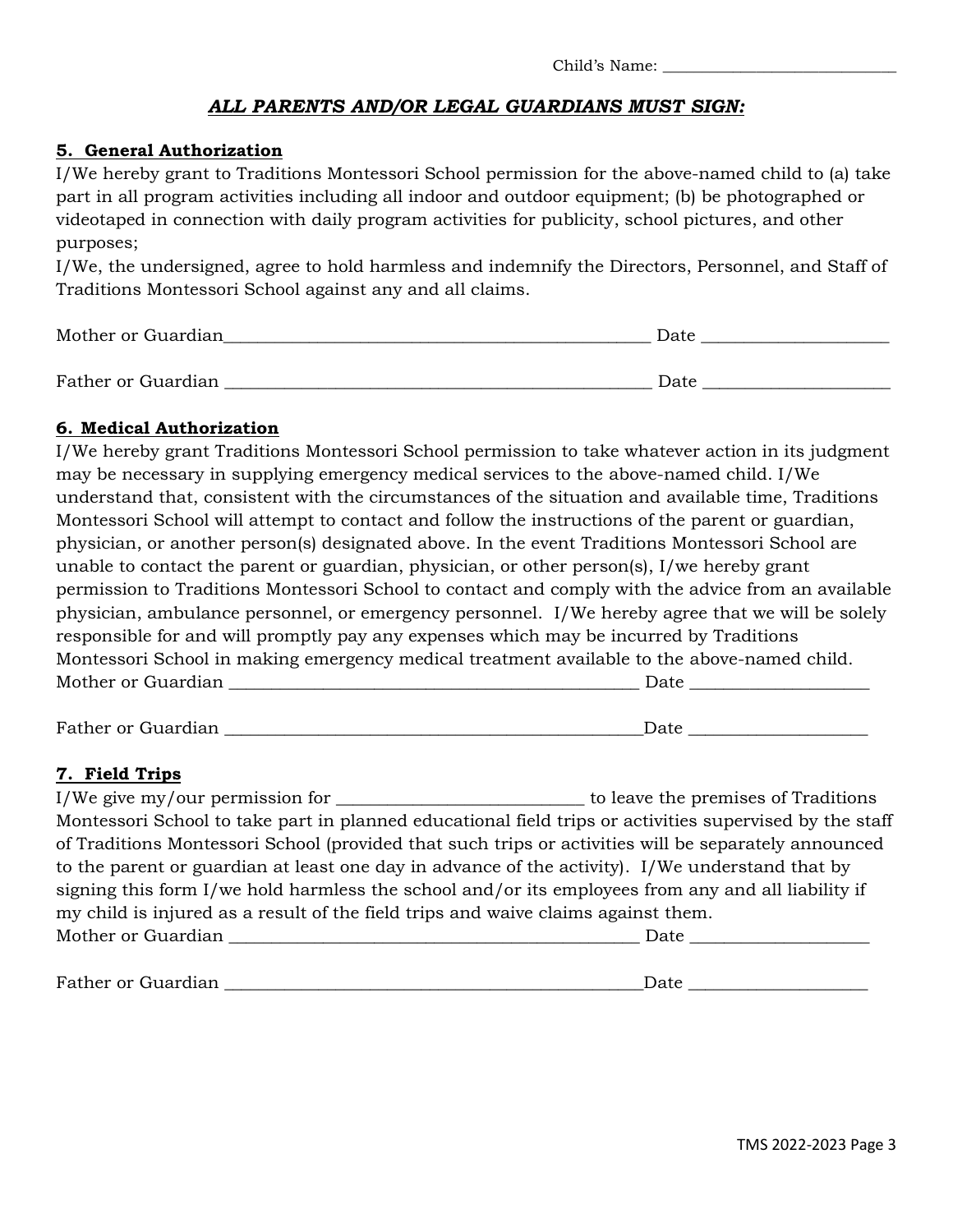Child's Name: \_\_\_\_\_\_\_\_\_\_\_\_\_\_\_\_\_\_\_\_\_\_\_\_\_\_\_\_\_\_

### **8. General and Financial Acknowledgement**

I/We understand and agree that in the event I/we default on any payments herein agreed to be paid, the entire balance owing shall become immediately due and payable. In the event of default on any payment or deficiency balance due, or it becomes necessary to engage an attorney, collection agency, or institute legal action to enforce the terms of this Contract, I/we shall be liable to pay all collection agency fees, attorney fees, court costs, and costs incurred by the Traditions Montessori School. I/We agree to pay the monthly tuition fees, which is made a part of this contract. These charges are due and payable in advance on or before the fifth day of each month. All accounts must be paid in full immediately thereafter in order to continue the daily program. A returned check fee of \$35 will be charged for every returned item. Written notice of withdrawal of my/our child from Traditions Montessori School must be given to the Director 30 days prior to the withdrawal date. I/We understand that I/we am/are obligated and required to pay tuition for the 30 days after written notice has been given to Traditions Montessori School.Tuition payments are nonrefundable for withdrawals effective after March 1, 2022. I/We understand that Traditions Montessori School reserves the right to dismiss students and its decision is binding on all parties. We have specifically reviewed each of the provisions of this Agreement, and hereby agree to comply with all provisions hereof.

I/we have read and fully understand the Policies and Procedures and have read and understand the Traditions Montessori School Parent Handbook. I understand that this document is made available through email and may be updated and emailed during the school year.

I/We accept in my/our own capacity and on behalf of my/our child/ward the policies, procedures, rules and regulations issued or practiced by Traditions Montessori School or stated in the Parent Handbook, as modified from time to time.

| Mother or Guardian | Date |
|--------------------|------|
|                    |      |
| Father or Guardian | Date |

**2022-2023**